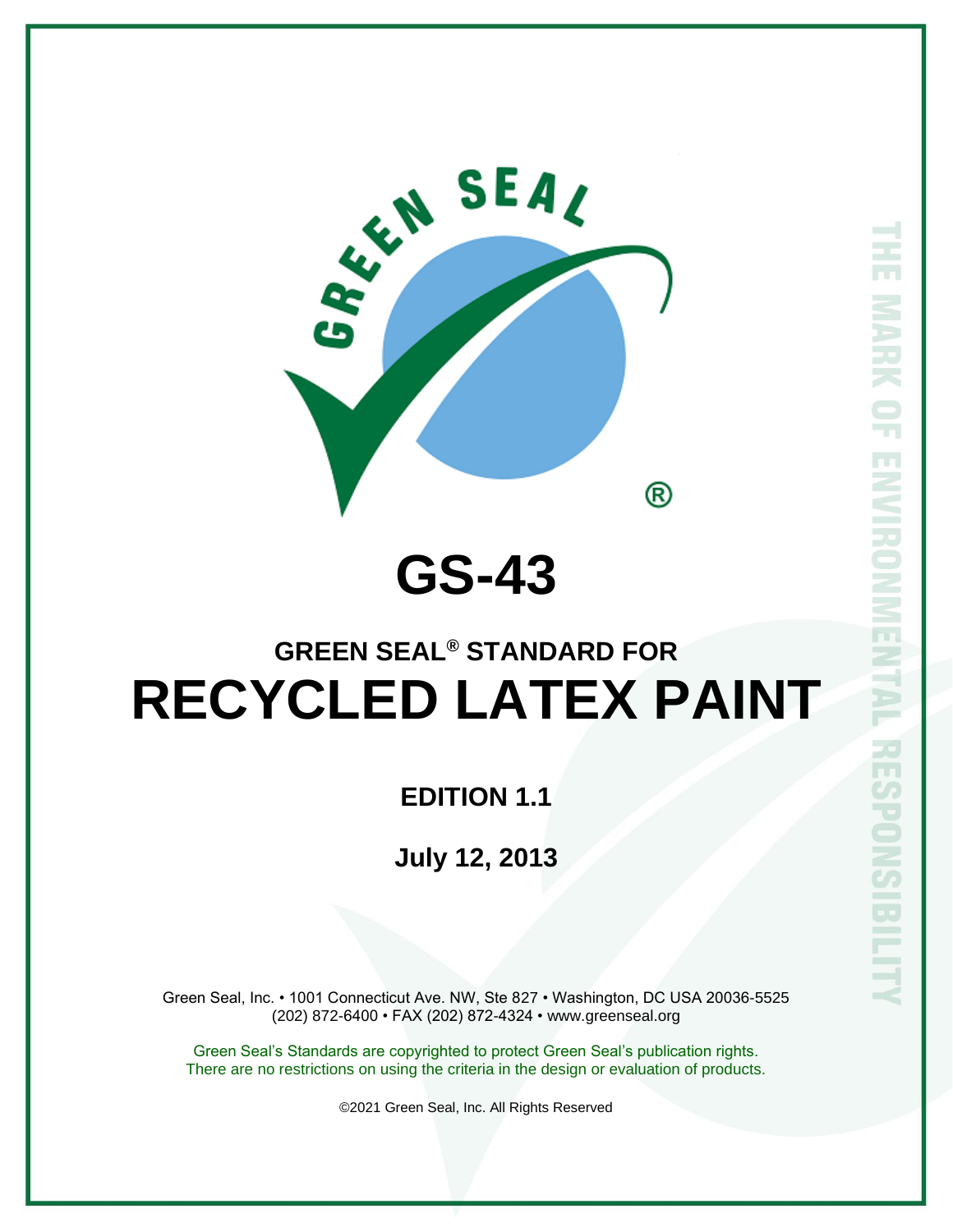#### **GREEN SEAL®**

Green Seal is a nonprofit organization whose mission is to use science-based programs to empower consumers, purchasers, and companies to create a more sustainable world. Green Seal sets leadership standards that aim to reduce, to the extent technologically and economically feasible, the environmental, health, and social impacts throughout the life-cycle of products, services, and companies. The standards may be used for conformity assessment, purchaser specifications, and public education.

Green Seal offers certification of products, services, and companies in conformance with its standards. For additional information on Green Seal or any of its programs, contact:

Green Seal 1001 Connecticut Avenue, NW, Suite 827 Washington, DC 20036-5525 (202) 872-6400 • FAX (202) 872-4324 greenseal@greenseal.org www.greenseal.org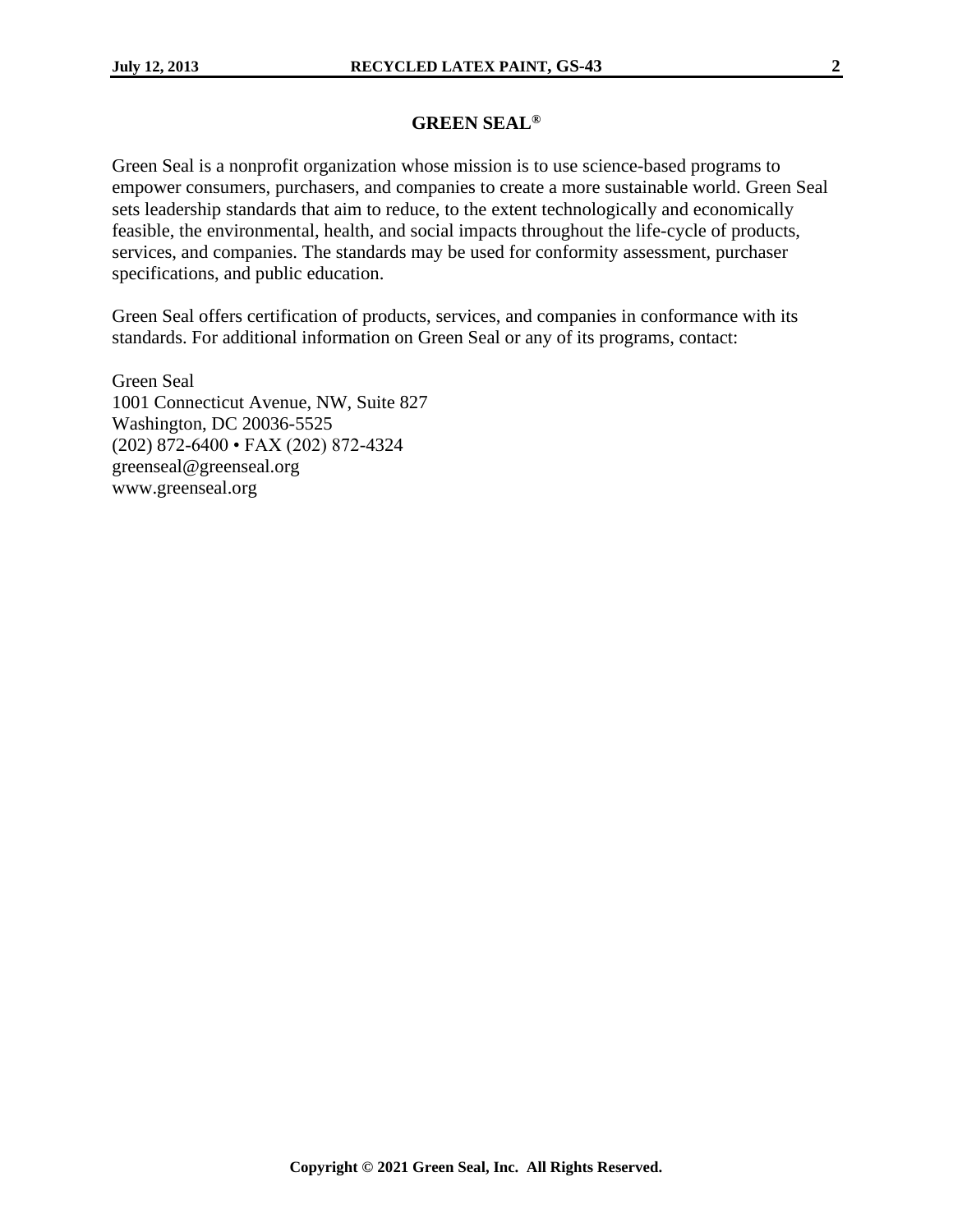#### **GREEN SEAL STANDARD FOR RECYCLED LATEX PAINT, GS-43**

#### **TABLE OF CONTENTS**

| 1.0                             |  |
|---------------------------------|--|
| 2.0                             |  |
| 3.0                             |  |
| 4.0                             |  |
| 4.1<br>4.2<br>4.3<br>4.4<br>4.5 |  |
| 5.0                             |  |
| 6.0                             |  |
| 7.0                             |  |
| 7.1<br>7.2                      |  |
|                                 |  |
|                                 |  |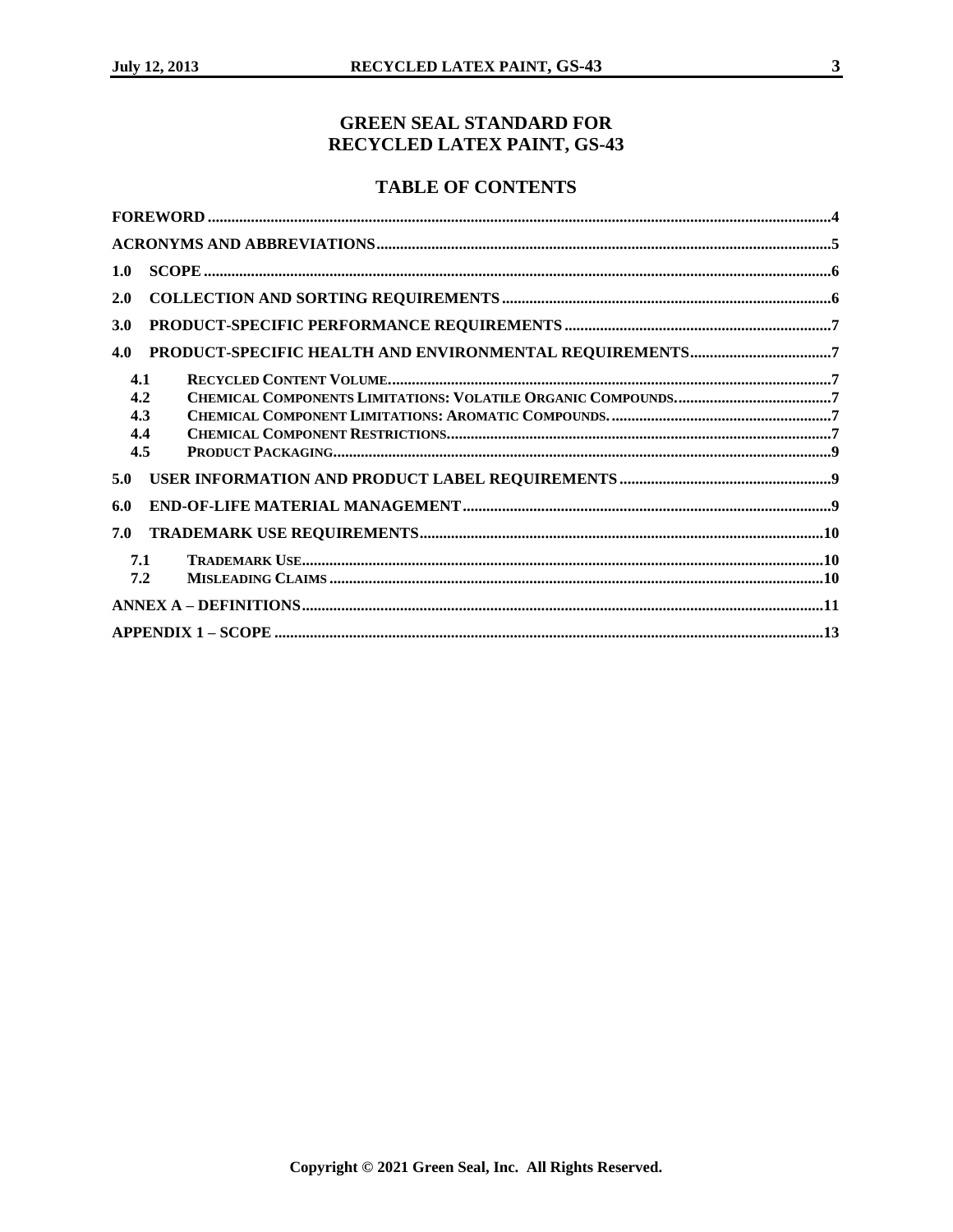#### **FOREWORD**

<span id="page-3-0"></span>**Edition.** Edition 1.1 was issued on May 10, 2013. It replaces the First Edition from September 1, 2006. Corrections and/or clarifications were last made on April 30, 2021. Information on changes made to this standard can be found on Green Seal's website.<sup>1</sup>

**General.** The final issued standard was developed in an open and transparent process with stakeholder input that included producers, users, and general interests.

The requirements in the standard are based on an assessment of the environmental, health, or social impacts associated with the products, services, or organizations covered in the scope of the standard. These requirements are subject to revision, and generally cover aspects above and beyond regulatory compliance. This standard neither modifies nor supersedes laws and regulations. This standard (and any corresponding conformity assessment) requires compliance with all applicable laws and regulations for the manufacturing and marketing of the products.

Provisions for safety have not been included in this standard, since they are supervised by regulatory agencies. Adequate safeguards for personnel and property should be employed for all stages of production, and when the standard requires tests that involve safety considerations.

Products, services, or organizations that are substantially similar to those covered by this standard in terms of function and life cycle considerations may be evaluated against the intent of the requirements of this standard, accounting for relevant differences between the intended scope of the Standard and the actual product, service, or organization to be evaluated.

This standard may not anticipate features of the product that may significantly, and undesirably, increase its impact on the environment, health, or society. In such a situation, Green Seal will ordinarily amend its standards to account for the unanticipated environmental, health, and societal impacts.

Normative references (e.g., other standards) in this standard intend to refer to the most recent edition of the normative reference. Test methods may be required for product evaluation. Unless explicitly stated that a specified method is the only acceptable one, the intent of the standard is that an equivalent method may be accepted at Green Seal's sole discretion.

Certification to this standard shall be awarded only by Green Seal, or, with Green Seal's explicit written permission, by a third-party certification program conducting on-site audits.

**Disclaimer of Liability**. Green Seal, as the developer of this standard, shall not incur any obligations or liability for any loss or damages, including, without limitation, indirect, consequential, special, or incidental damages arising out of or in connection with the interpretation or adoption of, reliance upon, or any other use of this Standard by any party. Green Seal makes no express or implied warranty of merchantability or fitness for a particular purpose, nor any other express or implied warranty with respect to this Standard.

<sup>&</sup>lt;sup>1</sup> Library of Standards Documents, [www.greenseal.org/green-seal-standards/library#section16](http://www.greenseal.org/green-seal-standards/library#section16)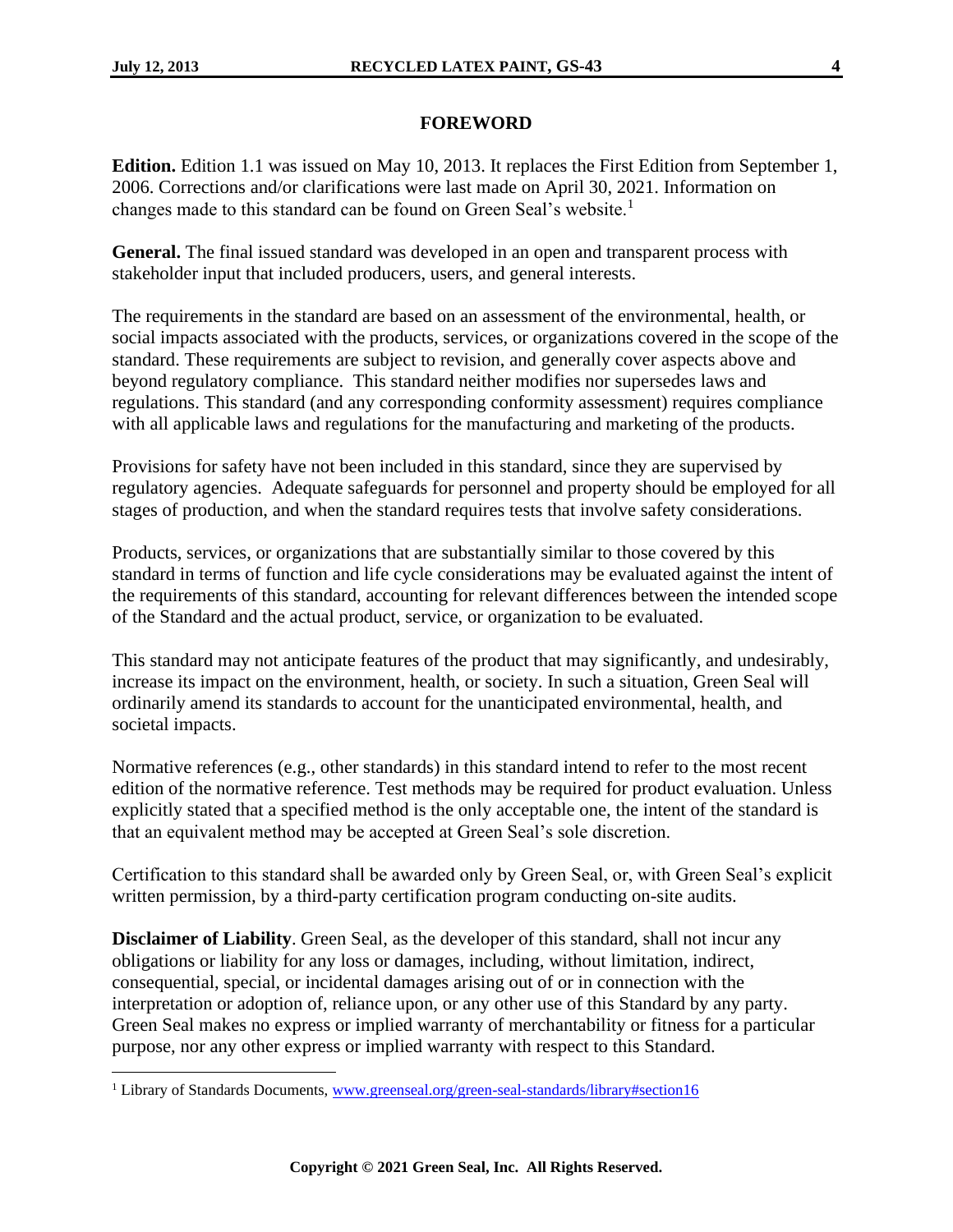### **ACRONYMS AND ABBREVIATIONS**

<span id="page-4-0"></span>**EPA.** United States Environmental Protection Agency **MPI**. Master Painters Institute **SDS.** Safety Data Sheet **VOC.** Volatile Organic Compound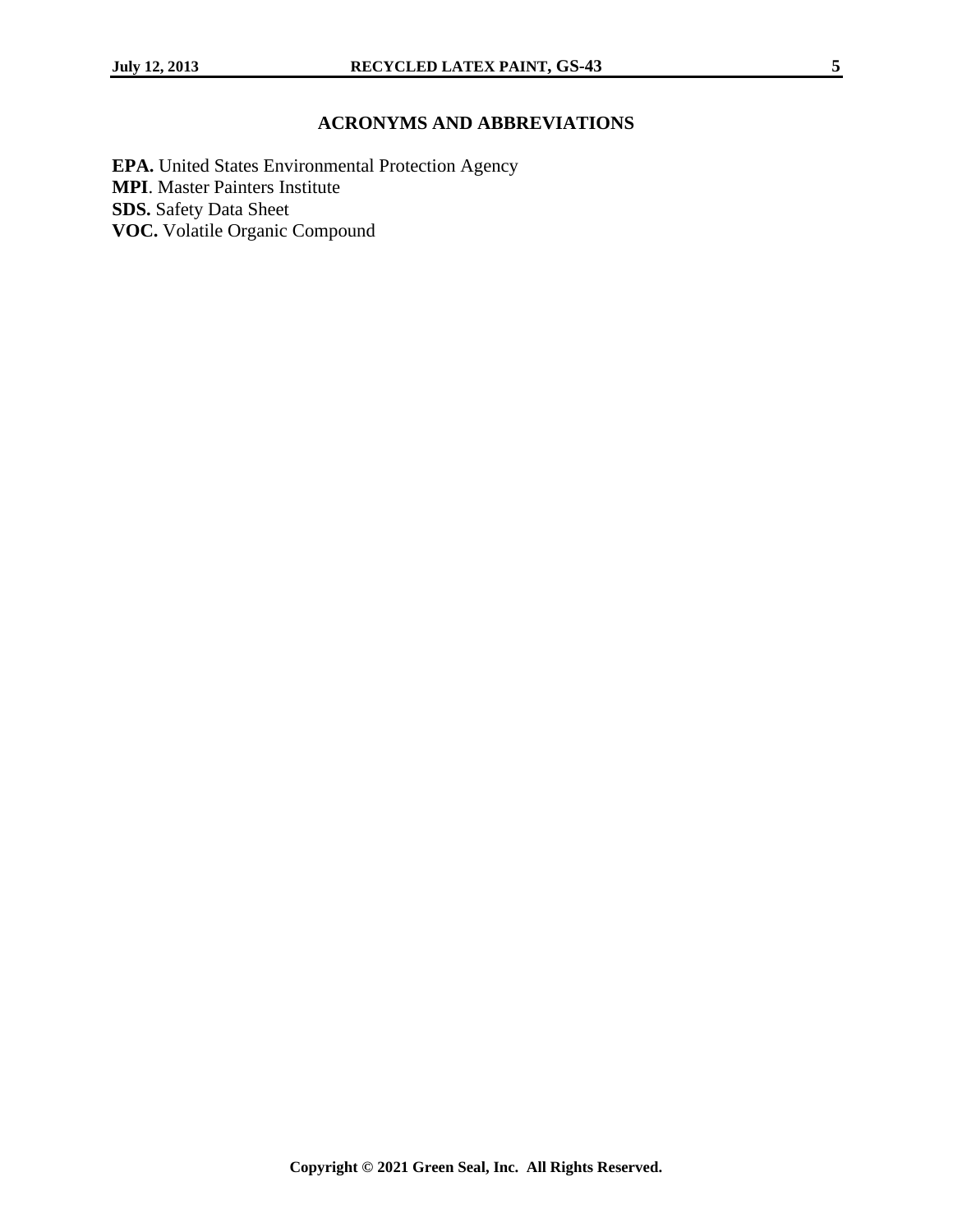#### **GREEN SEAL STANDARD FOR RECYCLED LATEX PAINT, GS-43**

#### <span id="page-5-0"></span>**1.0 SCOPE**

This Standard establishes requirements for *recycled latex paint* for interior and exterior use*.* For the purposes of this Standard, recycled-content *latex paints* are made by two distinct methods, consolidation and reprocessing (also called remanufacturing). This Standard does not apply to stains, clear finishes, *paints* sold in aerosol cans, or oil-based *paints*. See Appendix 1 for an example list of products included in this standard.

Words and phrases described in the standard that appear in *italics* have a corresponding definition located in the definition section of the standard, Annex A.

#### <span id="page-5-1"></span>**2.0 COLLECTION AND SORTING REQUIREMENTS**

**2.1** *Paint* shall be received in its original container with a readable label, which, at minimum indicates the product type (e.g., latex), its intended application (e.g., interior, exterior), and gloss level.

**2.2** The contents of the *paint* shall visually match what is described on the label.

**2.3** Solvent based *paints* or specialty *paints* (e.g., industrial, marine, automotive, traffic-marking, etc.) shall not be used for the purposes of manufacturing a *consolidated latex paint* or *reprocessed latex paint*. If there is any doubt that the *paint* is latex, then it shall be rejected.

**2.4** To be determined *usable* for consolidation or reprocessing, each container of *paint* shall be free of the following as determined by a physical inspection that includes stirring of the contents to achieve uniform consistency:

- Biological growth
- Putrefaction
- *Skinning*
- *Livering*
- *Hard settling of pigment*
- Significant interior and/or exterior corrosion of the container
- Excessive debris, such as dirt, sand, gravel, sawdust, or similar foreign material
- *Curdling* or other evidence of being frozen
- As indicated by the label, any heavy metals or substances prohibited in this Standard, their common names, Chemical Abstract Service numbers and/or other common terminology.
- **2.5** Prior to canning, *paints* shall be filtered through a 300-micron or finer filter.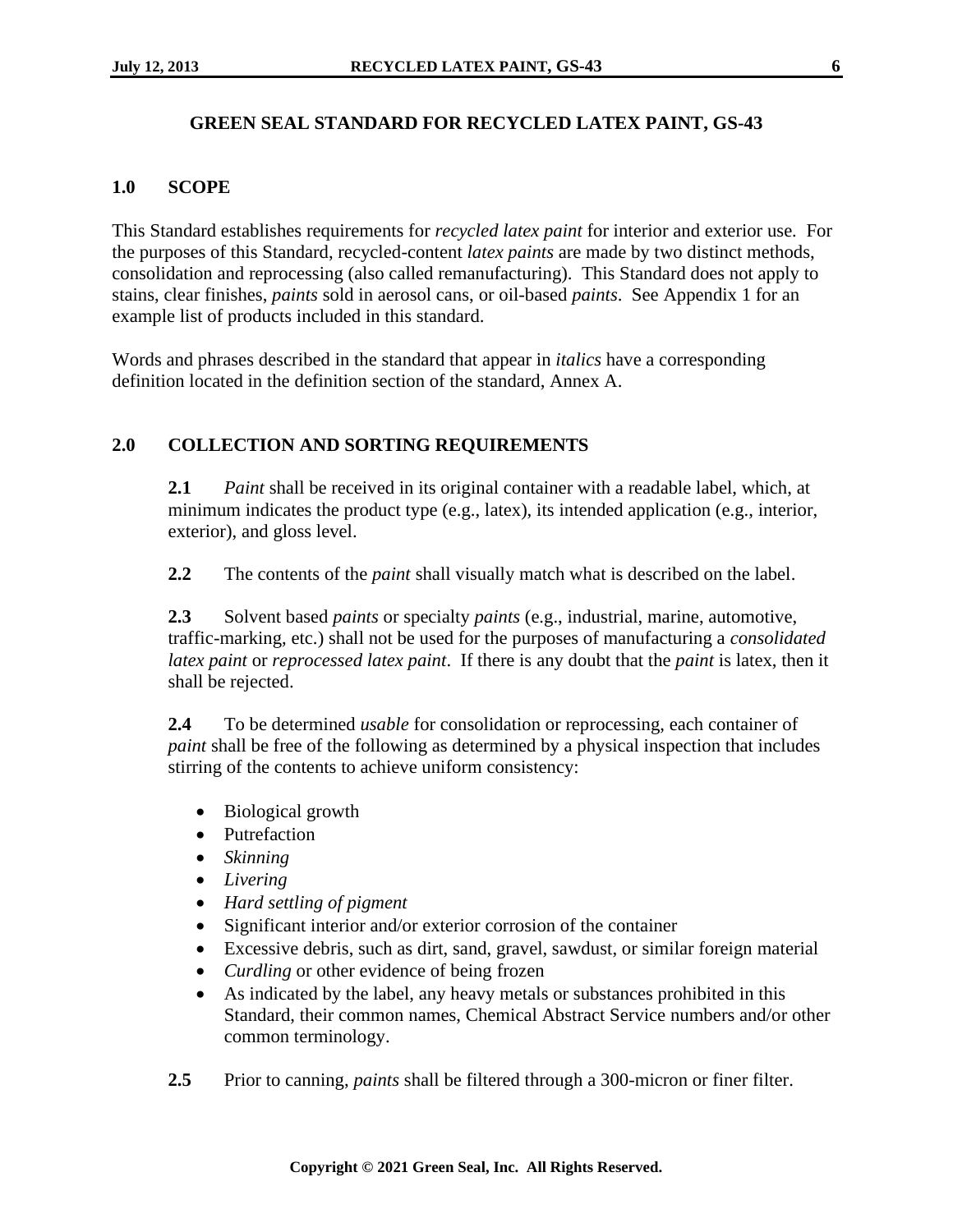#### <span id="page-6-0"></span>**3.0 PRODUCT-SPECIFIC PERFORMANCE REQUIREMENTS**

**3.1** Documentation shall be provided demonstrating that the product meets the applicable Master Painters Institute (MPI) detailed performance standard for the appropriate MPI category.<sup>2</sup>

**3.2** Every batch shall be tested by the manufacturer, at a minimum, for pH, viscosity, fineness of grind, and gloss.

#### <span id="page-6-2"></span><span id="page-6-1"></span>**4.0 PRODUCT-SPECIFIC HEALTH AND ENVIRONMENTAL REQUIREMENTS**

**4.1 Recycled Content Volume.** The manufacturer shall demonstrate that the recycled latex paint meets one of the following requirements:

- Consolidated paints must contain a minimum of 95% by volume post-consumer paint, with a maximum of 5% by volume secondary industrial materials or virgin materials.
- Reprocessed paints must contain a minimum of 50% by volume post-consumer paint, with a maximum of 50% by volume secondary industrial materials or virgin materials.

<span id="page-6-3"></span>**4.2 Chemical Components Limitations: Volatile Organic Compounds.** The manufacturer shall demonstrate that the finished products contain a maximum volatile organic compound (VOC) level of 250g/l as determined by the U.S. Environmental Protection Agency (EPA) Reference Test Method 24.

The calculation of *VOC* level shall not include water but shall include tinting color previously added.

Information shall be provided to justify the basis used to select the batch samples for *VOC* level testing. The selection of test samples shall reflect typical batch sizes, variation in *recycled paint* input, and total number of batches produced.

<span id="page-6-4"></span>**4.3 Chemical Component Limitations: Aromatic Compounds.** The sum total of aromatic compounds in the virgin and secondary industrial materials of the product shall contain no more than 1.0% by weight. Testing for the concentration of these compounds shall be performed if they are determined to be present in the product during a materials audit.

<span id="page-6-5"></span>**4.4 Chemical Component Restrictions.** The manufacturer shall demonstrate that the following chemical compounds are not used as ingredients in any virgin or secondary

 $2$  MPI detailed performance standards, which outline the applicable performance requirements and testing frequencies, may be obtained from the Master Painters Institute at<http://www.paintinfo.com./>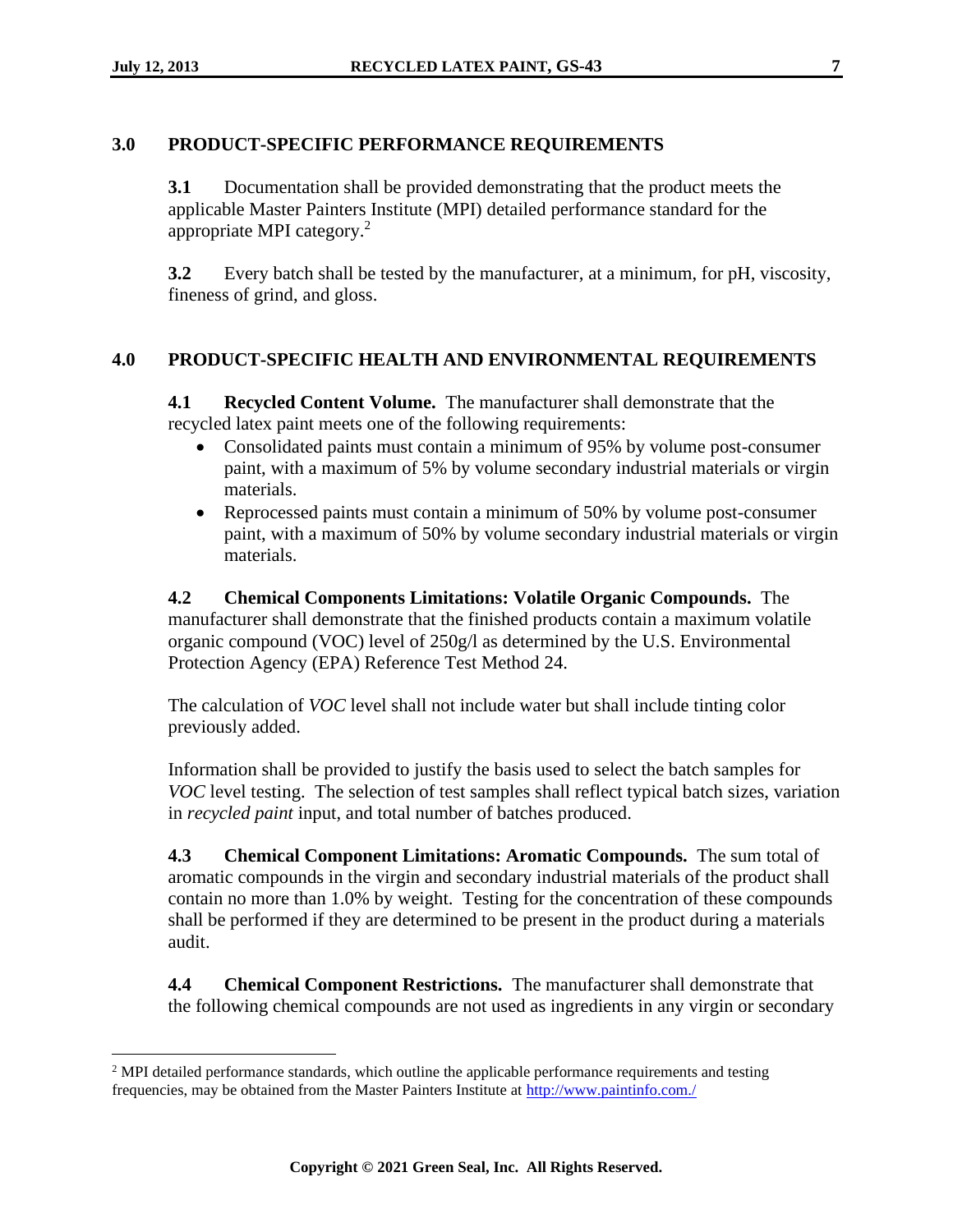industrial materials added to recyclable latex paint in the consolidation or reprocessing of the product:

- Halomethanes:
	- Methylene chloride
	- Chlorinated ethanes:
	- $\bullet$  1,1,1, -trichloroethane
- *Aromatic Compounds*:
	- benzene
	- toluene (methylbenzene)
	- ethylbenzene
- Chlorinated ethylenes:
	- vinyl chloride
- Polynuclear aromatics:
	- naphthalene
- Chlorobenzenes:
	- 1,2-dichlorobenzene
- Phthalate esters:
	- di (2-ethylhexyl) phthalate
	- butyl benzyl phthalate
	- di-n-butyl phthalate
	- di-n-octyl phthalate
	- diethyl phthalate
	- dimethyl phthalate
- Miscellaneous semi-volatile organics:
	- isophorone
- Metals and their compounds:
	- antimony
	- cadmium
	- hexavalent chromium
	- lead
	- mercury
- Preservatives (antifouling agents):
	- formaldehyde
- Ketones: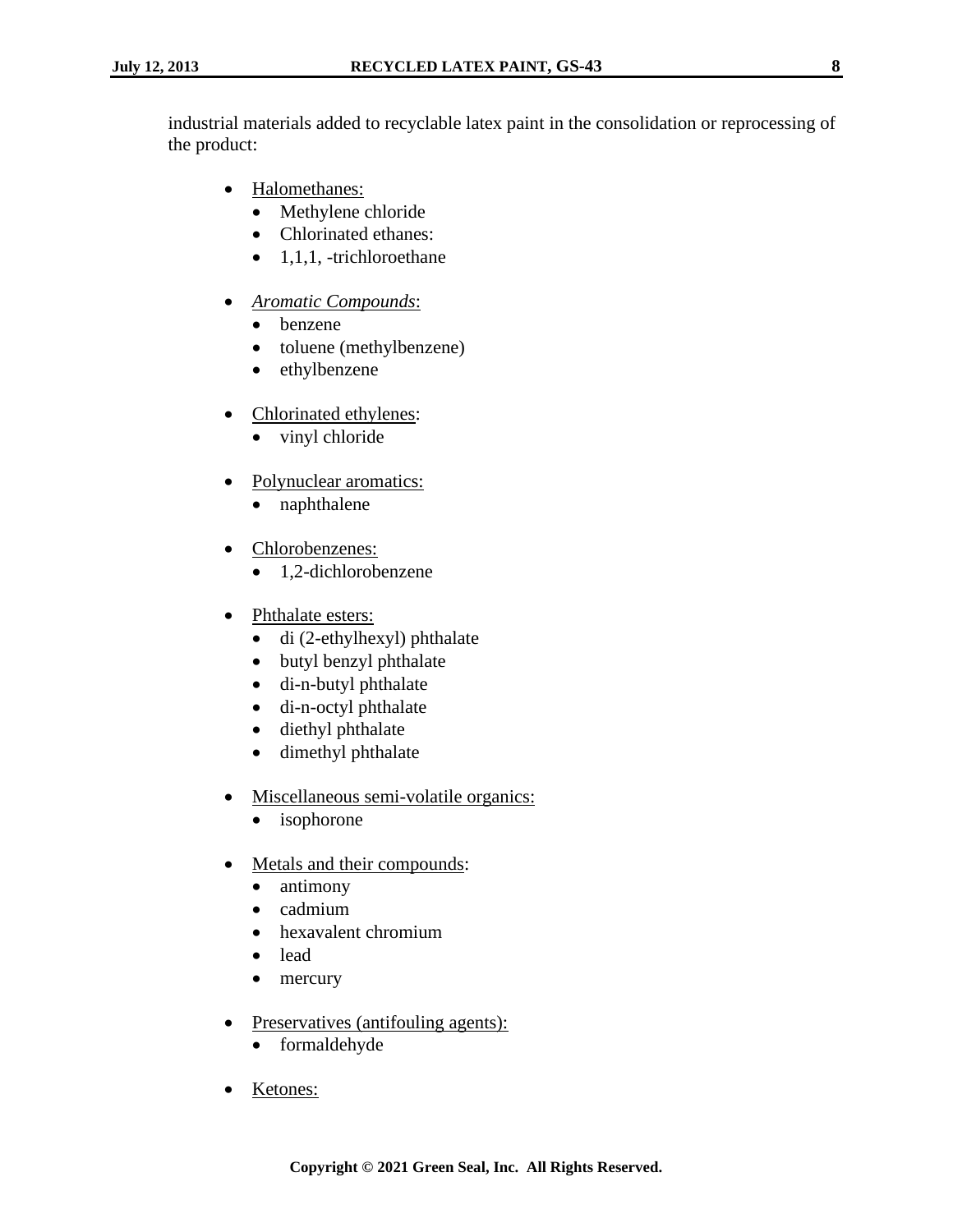- methyl ethyl ketone
- methyl isobutyl ketone
- Miscellaneous volatile organics:
	- acrolein
	- acrylonitrile

#### <span id="page-8-0"></span>**4.5 Product Packaging.**

**4.5.1** The manufacturer shall demonstrate that *paint* cans and their components are not fabricated with lead.

**4.5.2** *Recyclable* product containers shall be used where local recycling opportunities exist.

#### <span id="page-8-1"></span>**5.0 USER INFORMATION AND PRODUCT LABEL REQUIREMENTS**

**5.1** The packaging shall be accompanied by a brief statement discouraging improper disposal and encouraging consultation with local authorities for disposal requirements or recycling opportunities.

**5.2** Unless otherwise approved in writing by Green Seal, the Safety Data Sheet (SDS) shall include the following statement:

"This product consists primarily of post-consumer recyclable latex paints. Feedstock may vary."

**5.3** Unless otherwise approved in writing by Green Seal, the label shall include the following statement:

"This product consists primarily of post-consumer recyclable latex paints."

**5.4** The manufacturer shall provide copies of relevant labels and SDSs, which shall be prepared properly according to all applicable federal, state, and local regulations.

#### <span id="page-8-2"></span>**6.0 END-OF-LIFE MATERIAL MANAGEMENT**

**6.1** Unused and unusable latex and non-latex *paint* shall be removed, utilized, and/or disposed of properly according to all applicable state, federal, and local regulations.

**6.2** Leftover *paint* from the consolidation or remanufacturing process shall be utilized locally and/or domestically where there are existing markets.

Metal and plastic *paint* containers, pallets, and packaging shall be recycled where there are existing markets.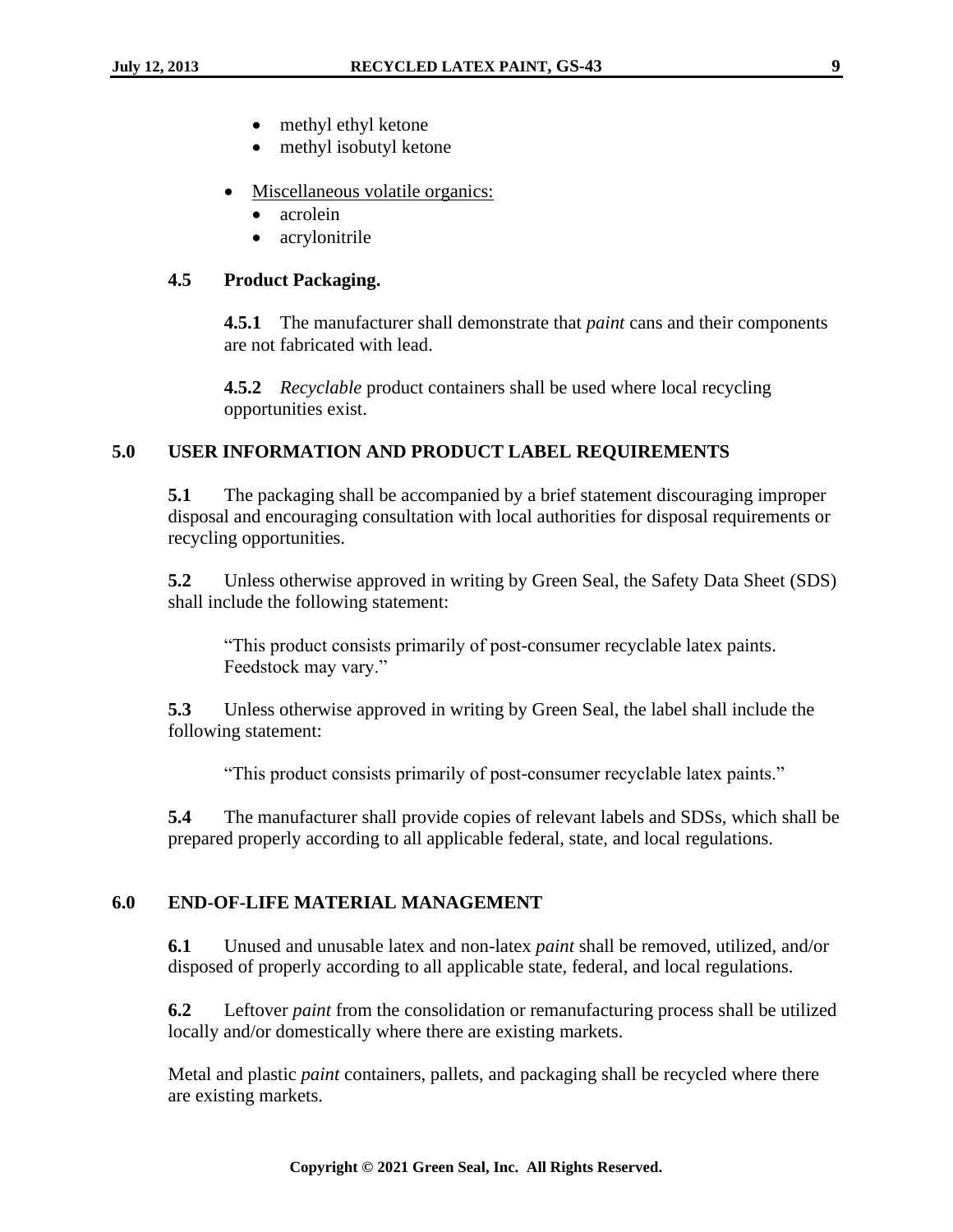#### <span id="page-9-1"></span><span id="page-9-0"></span>**7.0 TRADEMARK USE REQUIREMENTS**

**7.1 Trademark Use.** Any use of the Green Seal® Certification Mark or Green Seal name, e.g., on the product, product label, packaging, secondary documents, or promotional materials, must be in accordance with Green Seal's Trademark Use Guidelines.<sup>3</sup>

<span id="page-9-2"></span>**7.2 Misleading Claims.** Green Seal trademarks shall not be used in conjunction with any modifying terms, phrases, or graphic images that might mislead consumers as to the extent or nature of the certification.

<sup>3</sup> [www.greenseal.org/trademark-use-guidelines](http://www.greenseal.org/trademark-use-guidelines)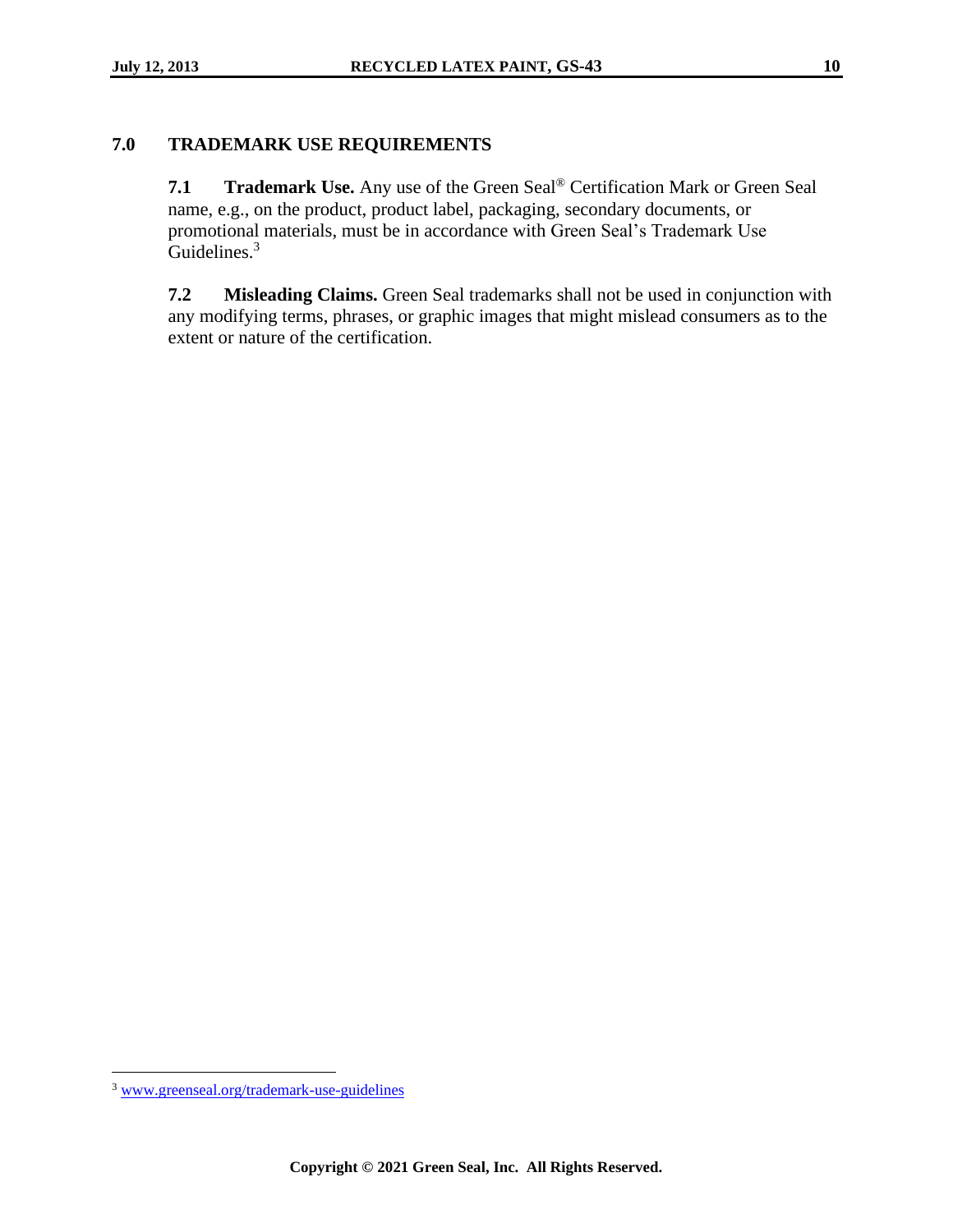#### <span id="page-10-0"></span>**ANNEX A – DEFINITIONS (Normative)**

Note that the defined terms are italicized throughout the standard.

**Aromatic Compounds**. Hydrocarbon compounds containing one or more 6-carbon benzene rings in the molecular structure**.** 

**Consolidated Paints.** *Paints* that contain a minimum of 95% by volume post-consumer paint with a maximum of 5% by volume *secondary industrial materials* or *virgin materials*.

**Curdling**. The process of forming semisolid lumps in a liquid.

**Hard Settling of Pigment.** A settling of pigments that cannot be easily dispersed by simple mixing.

**Ingredient.** Any constituent of a product that is intentionally added or is known to be a contaminant that comprises at least 0.01% by weight of the product.

**Latex Paints.** Water-based *paint* containing latex binders.

**Livering.** Coagulation of *paints* into a viscous liver-like mass.

**Paints.** Liquid, liquefiable composition that is converted to a solid protective, decorative, or functional adherent film after application as a thin layer. These coatings are intended for, but not restricted to, on-site application to interior or exterior surfaces of residential, commercial, institutional or industrial buildings.

**Post-Consumer Material.** Finished products, packages or materials generated by a business or consumer that have served their intended end uses, and have been recovered from or otherwise diverted from the waste stream for the purpose of recycling.

**Putrefaction.** A state of decay usually accompanied by an offensive odor.

**Recyclable.** Characteristic of material that still has useful physical or chemical properties after serving its original purpose and can, therefore, be reused or remanufactured into additional products.

**Recycled Paints.** *Consolidated* or *reprocessed paints* containing post-consumer material, *secondary industrial materials*, and/or *virgin materials*.

**Reprocessed Paints**. *Paints* that contain a minimum of 50% by volume post-consumer *paint*, with a maximum of 50% by volume *secondary industrial materials* or *virgin materials*.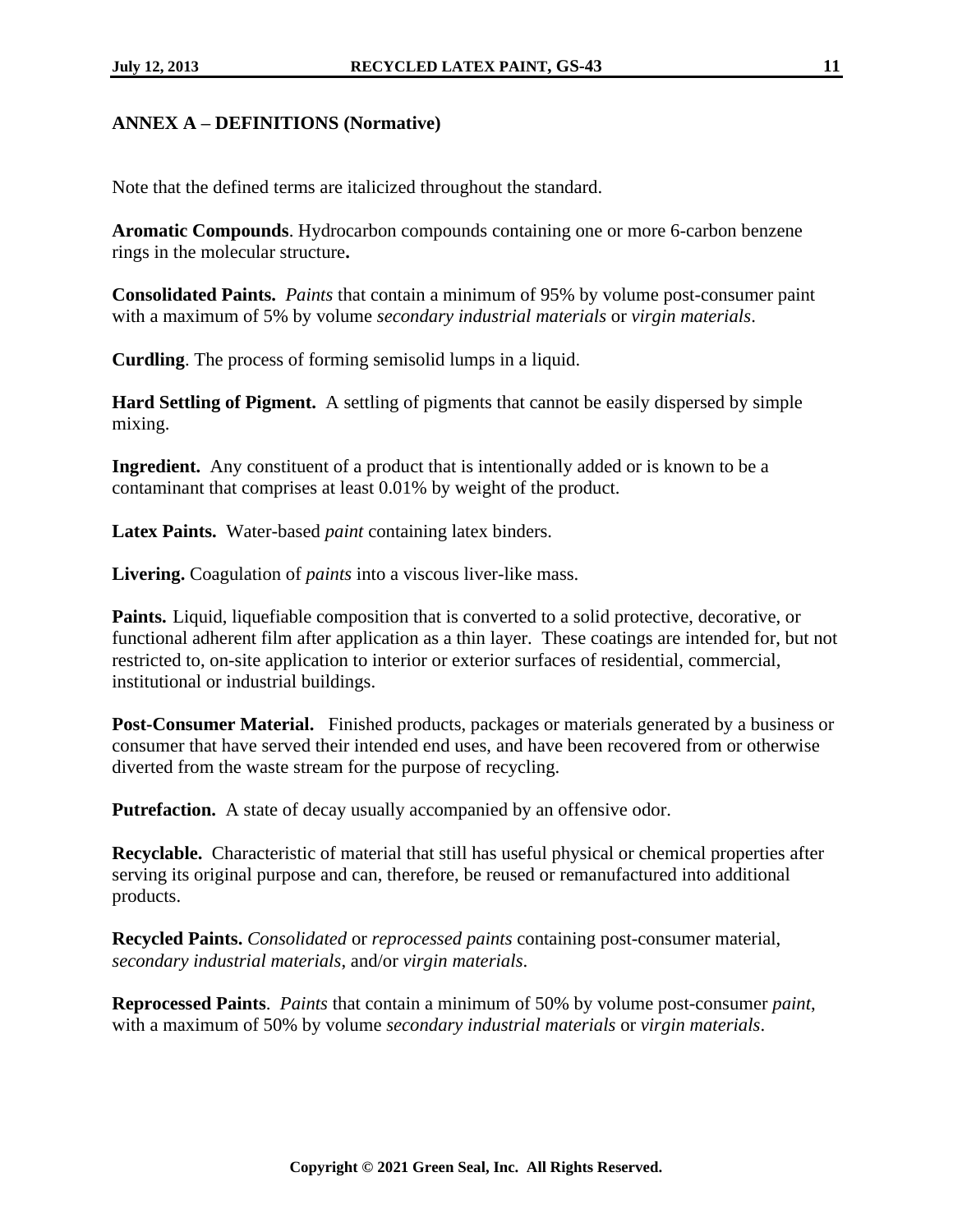**Secondary Industrial Materials.** Products or by-products of the *paint* manufacturing process that are of known composition and have economic value but can no longer be used for their intended purpose.

**Skinning**. The formation of a dried layer on the surface of a fluid such as an ink or coating (like a *paint*), after a period of standing.

**Usable.** That which can be used for its intended purpose.

**Virgin Materials.** Materials that contain no post-consumer waste or *secondary industrial materials*.

**Volatile Organic Compounds.** Compounds as defined by the EPA 40 Code of Federal Regulations § 51.100 (s), (s) (1).